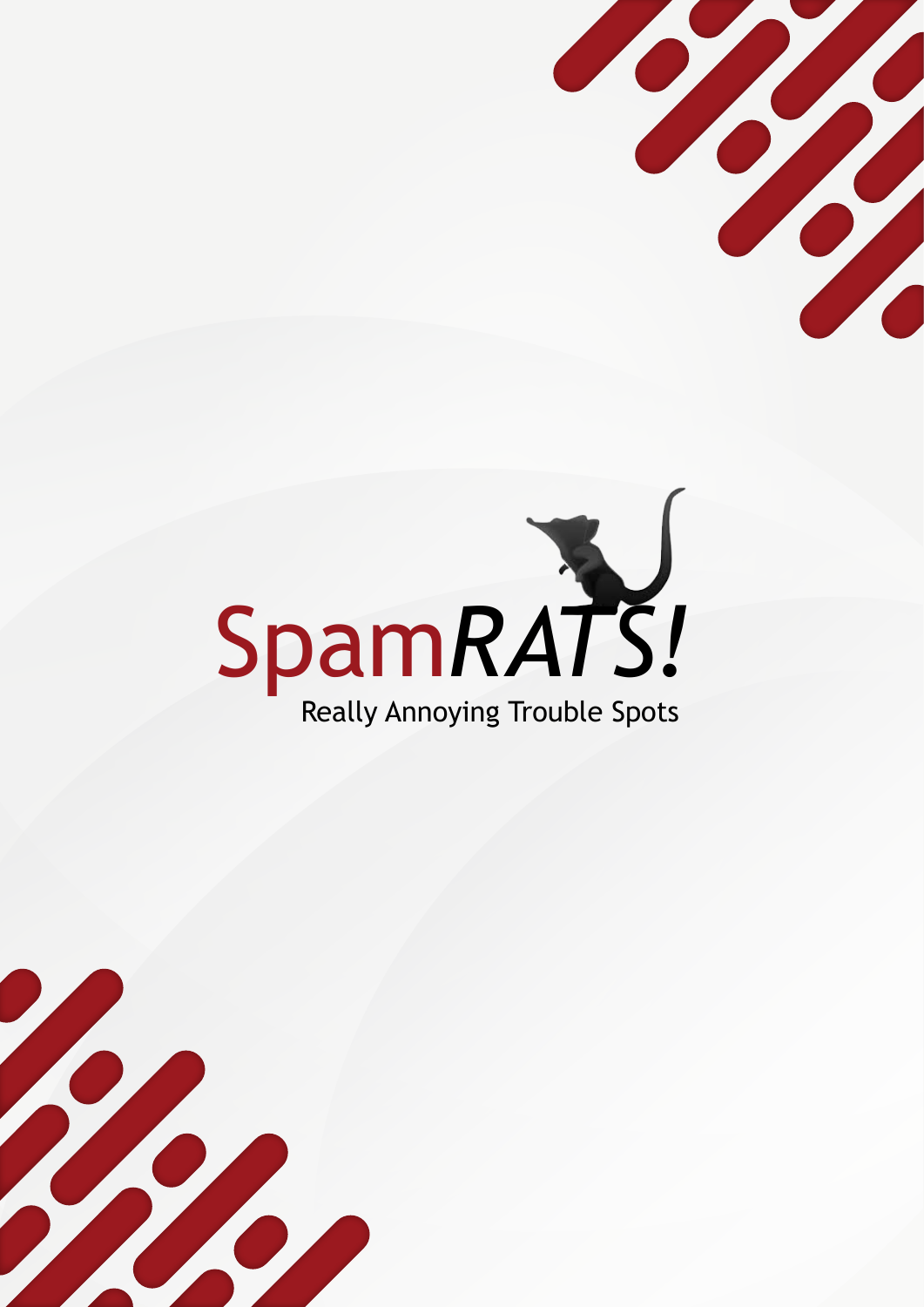

### **Introduction**

Mail server operators face the challenge of securing communication for Internet users and are in a unique position where they not only need to properly classify legitimate marketing email, but also thwart the ever increasing threat activity from bad actors and criminals. Email accounts are required to enjoy the many applications and services the Internet has to offer, and the increasing adoption and integration of the Internet to everyday life further increases the value of these accounts. This catches the eye of email marketers and bad actors, overwhelming mail servers with unwanted email and authentication attacks in order to access this value. Effective mitigation of the unwanted email and authentication attacks that are threatening mail servers can be achieved with IP Reputation.

#### Unwanted email

One of the major problems that email systems face is unwanted email. "Spam" has a very specific definition for legal purposes, and oftentimes this definition would exclude emails the average person would call Spam. So instead, we'll use the term unwanted email, which refers to email that the majority of people would realistically not want (such as unsolicited marketing, phishing, or malware). Unscrupulous email marketers and bad actors are behind the unending sea of unwanted email, and although the lawfulness behind their actions may differ the intended outcome is to make money.

#### Authentication Attacks

Another major but often not talked about problem that email systems face are authentication attacks. Authentication attacks are all of the different kinds of password guessing methods that commonly plague servers. All sorts of bad actors are behind these attacks, from criminal groups selling access to accounts to state-sponsored hackers conducting reconnaissance for their employers.

#### IP Reputation

The threats mentioned have something in common: a connection is required for the threat to be possible. In other words, an IP address will need to connect to a mail server, and this is where IP Reputation plays a role. IP Reputation can identify whether a connection is safe, or aid in ensuring that the connection falls within a specific criteria before allowing it.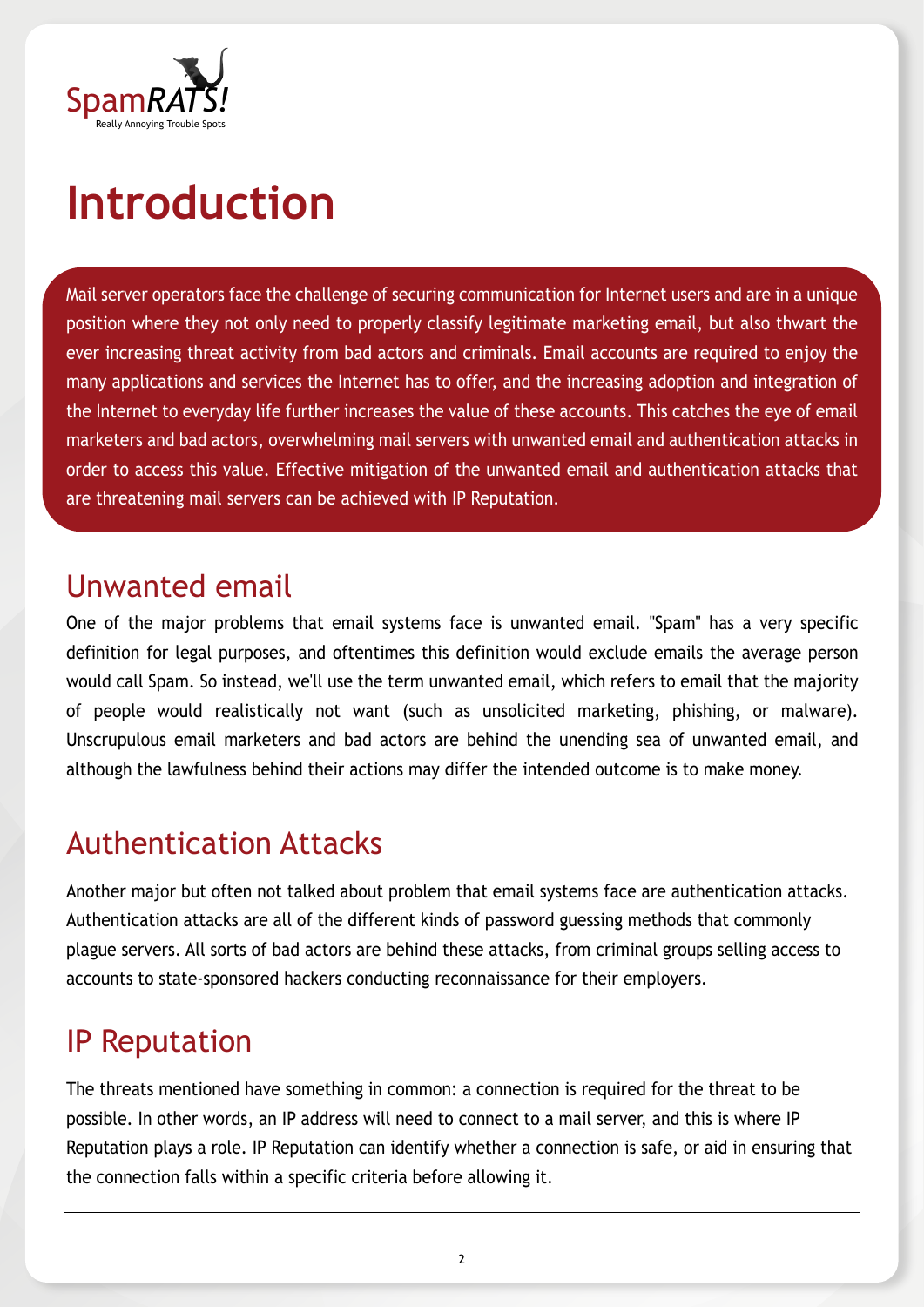

# **Table of Contents**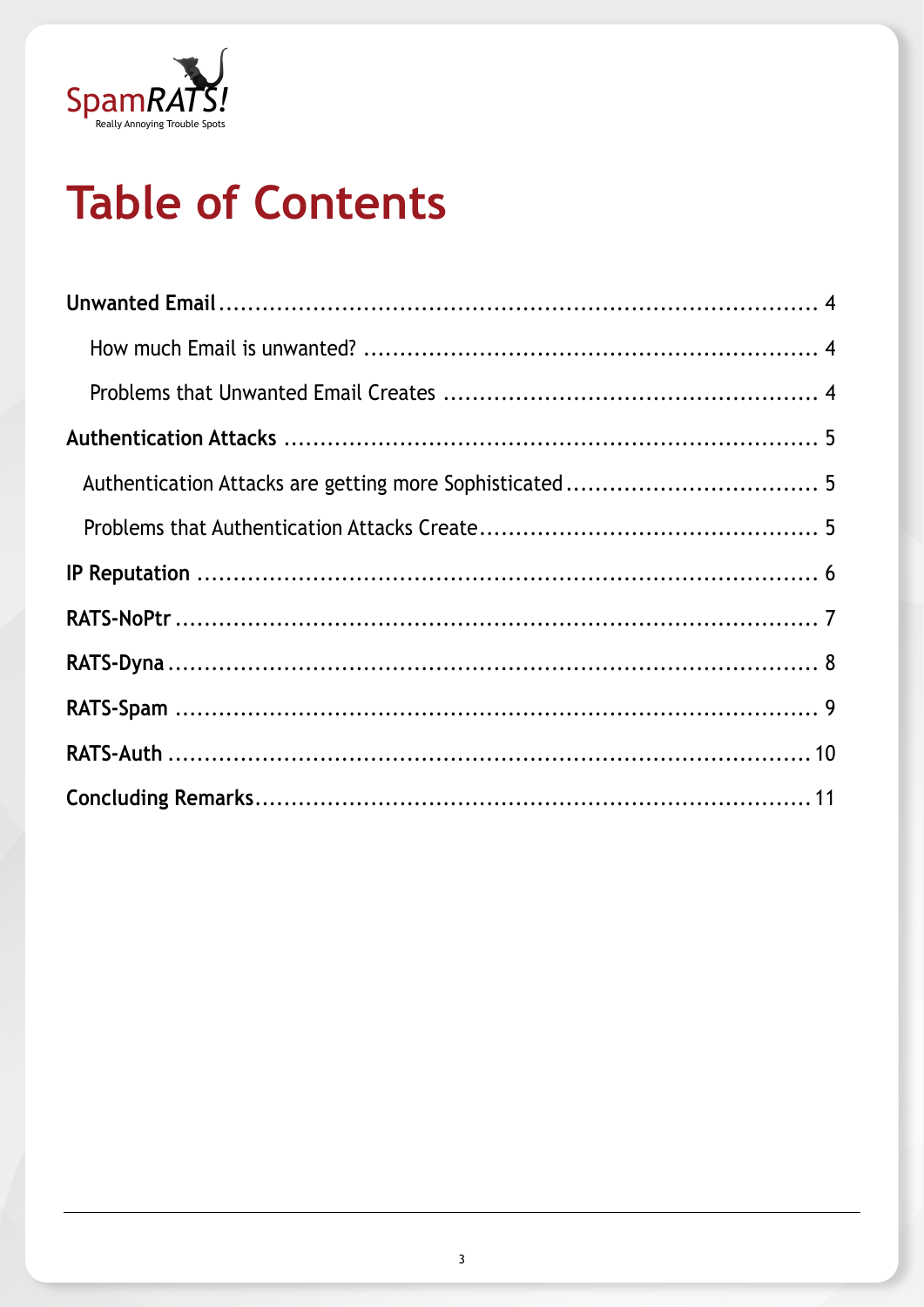<span id="page-3-0"></span>

### **Unwanted Email**

#### How much Email is Unwanted?

When looking at the statistics on the percentage of total email considered as unwanted, numbers range from 40% to over 80%. This number depends on how unwanted email is calculated. If it is calculated by referring to the total number of emails that are successfully delivered to email accounts (both in the inbox and the junk folder), the percentage of unwanted email may be at the lower end of the spectrum at around 40%.

However, if the calculation is done by referring to the total number of attempts to send email to a mail server, the number of attempts to deliver unwanted email can skyrocket to 90%. Of course, some email

**"On the percentage of total email considered as unwanted, numbers range from 40% to over 80%"**

systems perform better than others when it comes to mitigating unwanted email. What we can conclude is that a significant portion of email is unwanted, but why does that matter?

#### Problems that Unwanted Email Creates

In order to send an email, the server, machine, or device that is sending the email needs to connect to the mail server that it is trying to send to. If over 80% of these connections are considered unwanted, that means a mail server needs to sift through all that junk in order to identify the legitimate emails. Unwanted connections can take up a lot of a mail server's resources, even to the point where the mail server stops functioning properly. This could result in the mail server taking longer to send and receive emails, or even losing emails altogether.

On the side of the email users, unwanted email can be annoying to potentially devastating. It can result in time wasted by having to manually identify and remove unwanted email, and those minutes add up over time. Phishing emails are cases where the sender pretends to be someone they're not in order to convince the recipient to do something they otherwise would not have done. This can trick people into giving up private information or downloading malware, increasing the chance of stolen accounts, compromised machines, and even monetary losses.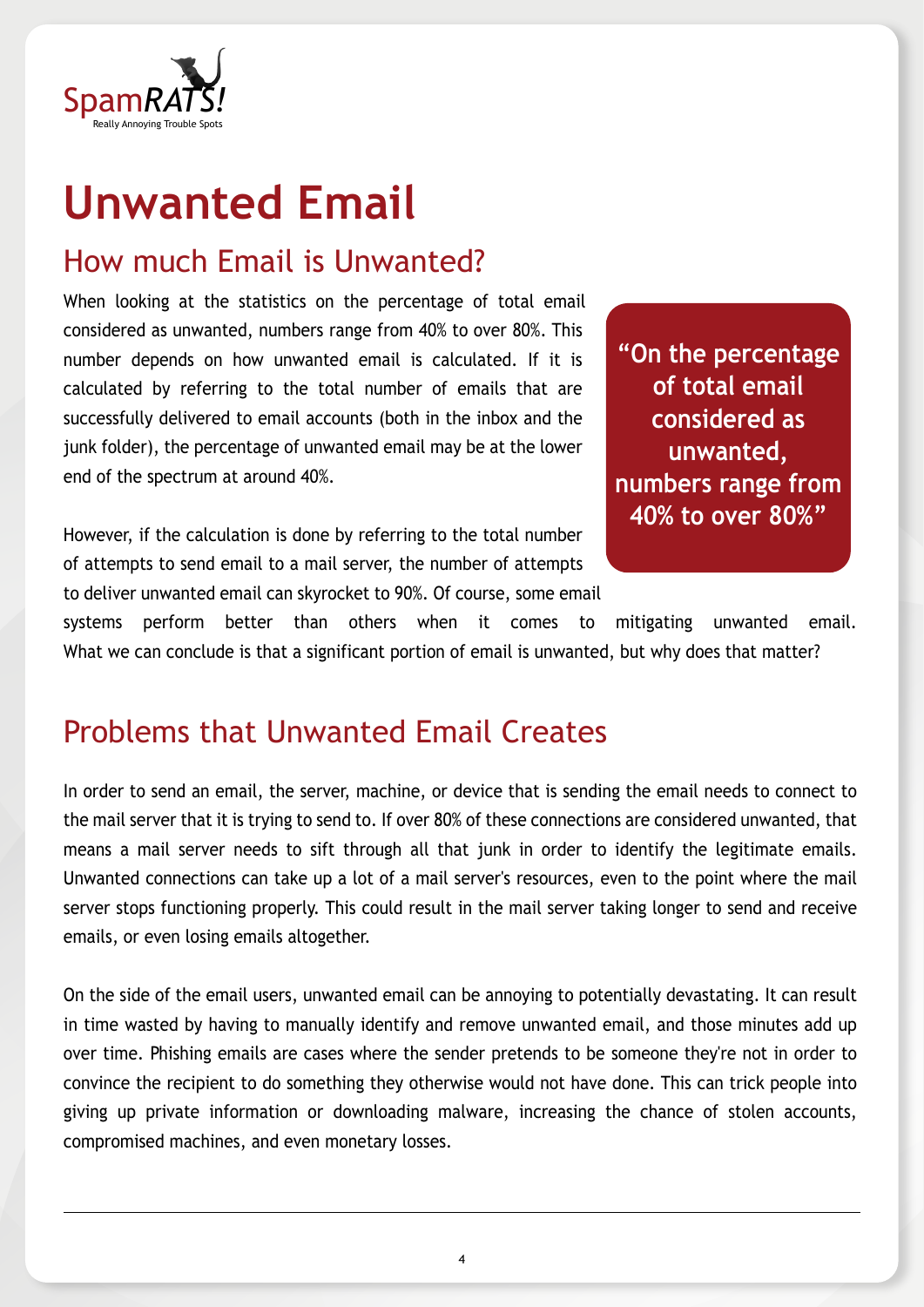<span id="page-4-0"></span>

Businesses have a lot more to lose than individual email users. The FBI's Internet Crime Complaint Center (IC3) reported business email compromise (BEC) causing losses of \$1.8 billion USD in 20201 . BEC refers to different methods involving email that criminals use in order to steal or extort money from businesses. One example is sending a fake email invoice pretending to be a well known company in hopes of fooling the recipient. A fooled recipient could send money to the criminals bank account or download malware that the criminal sends. Malware could lead to ransomware (a type of malware that locks access to the files of a computer) being installed onto computers, crippling and exposing the business for extortion.

### **Authentication Attacks**

#### Authentication Attacks are getting more Sophisticated

Brute force attacks are likely the first thing that comes to mind when thinking about authentication attacks. Brute force attacks refer to password guessing attempts that try every possible combination of letters, numbers, and symbols in hopes of gaining access to the account. Today there are much more effective methods being used. Dictionary attacks use predetermined lists of words for guessing passwords. You can bet that the most common passwords<sup>2</sup> will be attempted, they're the most common for a reason!

Credential stuffing attacks are becoming more common. These attacks leverage the information leaked in data breaches, which are cases where businesses have their private data exposed to unwanted eyes, caused by poor security settings or bad actors ex-filtrating data from their systems. These breaches may reveal usernames, passwords, sometimes even both. This information is then used in credential stuffing attacks, and they are extremely effective due to the common habit of reusing passwords across multiple accounts.

#### Problems that Authentication Attacks Create

Many applications and services on the Internet require an email account to sign up, and in some cases merely having access to the associated email account is enough to access these services. Password reset tools are commonly tied to email accounts, allowing anyone with access to the email account to access the service. Regaining control over their email accounts is a frustrating experience for end users and uses up Support's time and resources.

<sup>1 &</sup>lt;https://www.ic3.gov/Media/PDF/AnnualReport/2020\_IC3Report.pdf> 2 <https://en.wikipedia.org/wiki/List\_of\_the\_most\_common\_passwords>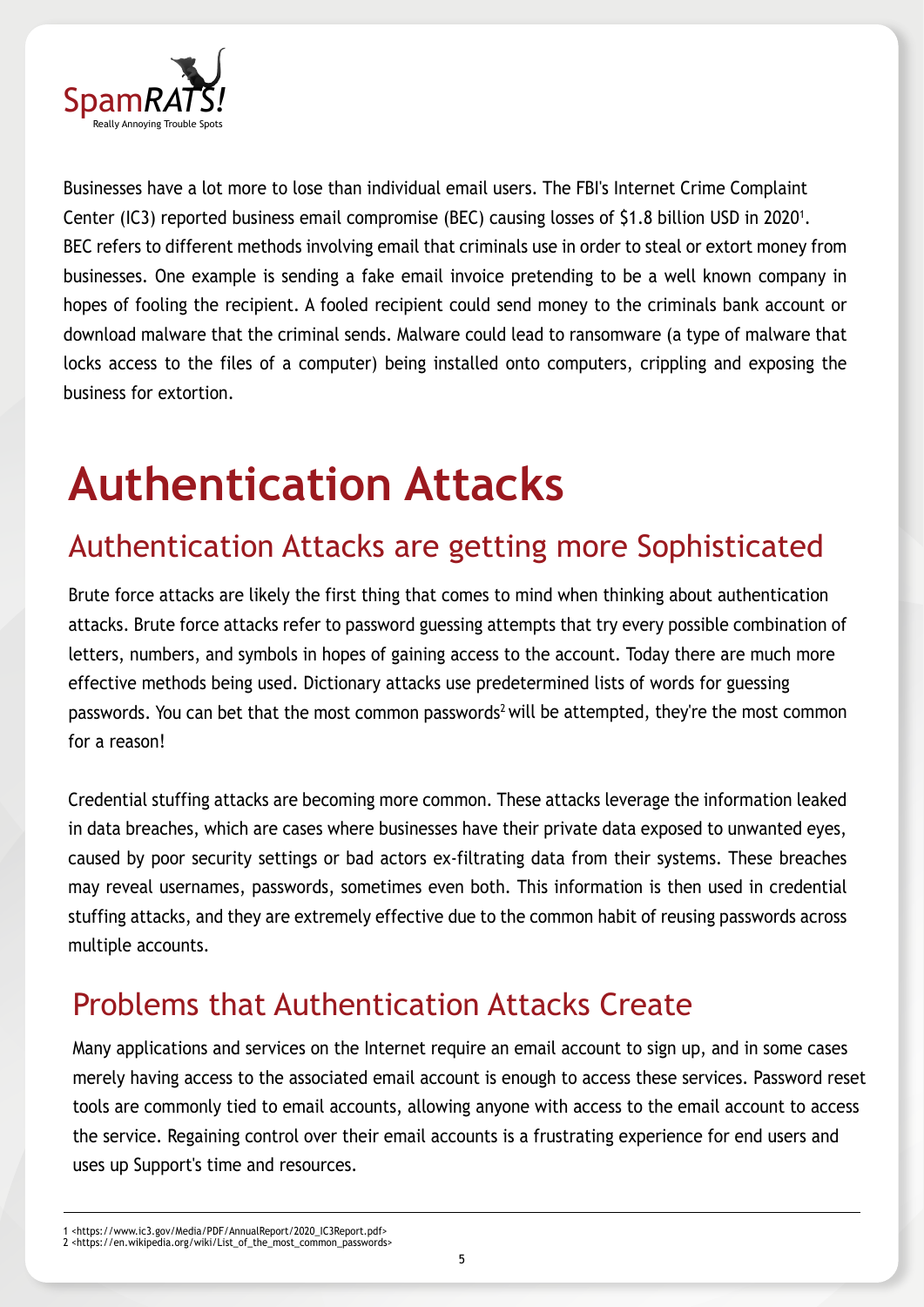<span id="page-5-0"></span>

Businesses again have a lot to lose. Email accounts can contain important and private emails which bad actors can use to their advantage. Proprietary company information could be ex-filtrated, private emails exposed, and important events intercepted. For example, a bad actor can observe that a large payment is about to be made and utilize the compromised account to redirect that payment into a different account. This is another way BEC $3$  can occur.



https://www.okta.com/resources/whitepaper/5-identity-attacks-that-exploit-your-broken-authentication/

## **IP Reputation**

IP Reputation is a method that identifies whether an Internet Protocol (IP) address is suitable, or safe, to accept a connection from. For example, if you only want IP addresses located in Canada to connect to your server, you could get the list of IPs containing all the IP addresses located in Canada and use it to check the IPs that connect to your server. If the IP matches with one in the list the connection is accepted. You can do the reverse, and reject connections with IP addresses on that list, essentially blocking Canadian IP addresses from connecting to your server. In other words, IP Reputation lists are lists that contain IP addresses that all fall under a specific set of criteria.

This criteria is usually related to whether or not connections should be accepted. For any server's individual use case, understanding the criteria for connections you want to allow and connections you want to block is important when deciding what kind of IP Reputation list to utilize.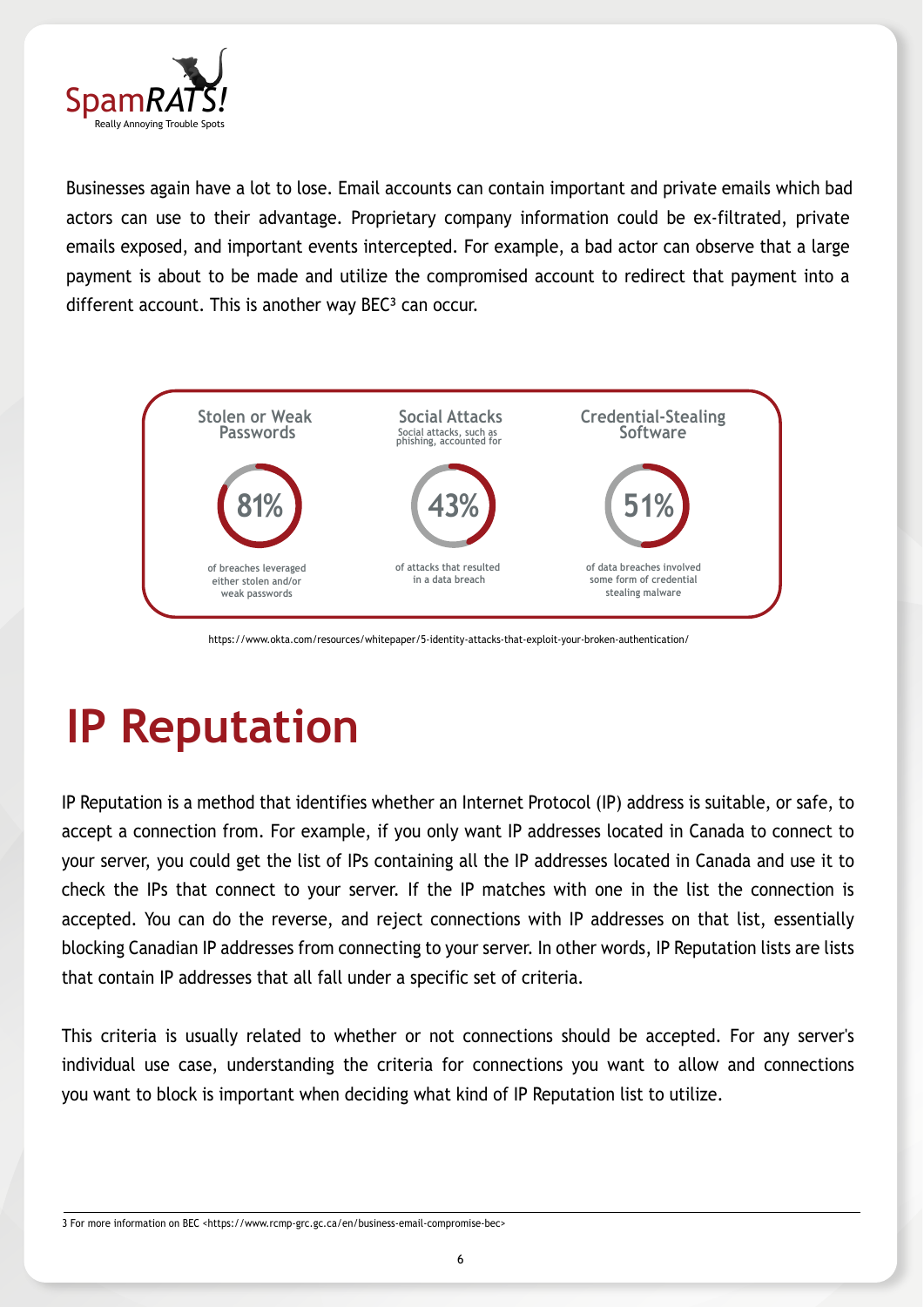

SpamRATS specializes in creating IP Reputation lists for the purpose of mitigating the threats that mail servers face. These IP Reputation lists are provided in the form of Real-Time Blackhole lists (RBLs).

The criteria used for the SpamRATS reputation lists reflect what we believe are 'Best Practices'<sup>4</sup> for mail server operators.

This whitepaper goes over four IP Reputation lists that SpamRATS offers:

- **RATS-NoPtr**
- **RATS-Dyna**
- **RATS-Spam**
- **RATS-Auth**

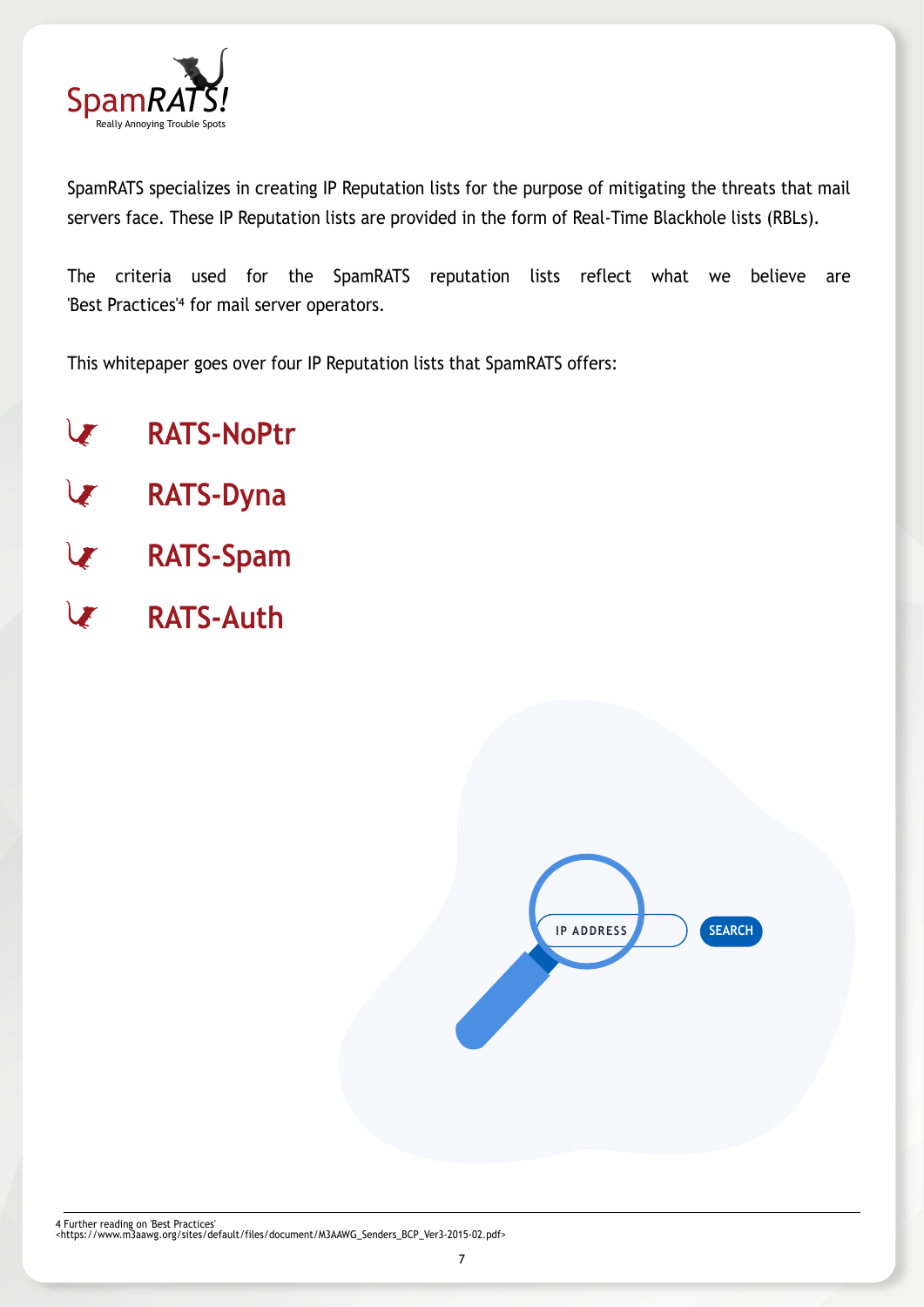<span id="page-7-0"></span>

## **RATS-NoPtr**

The RATS-NoPtr reputation list contains IPs that do not have a reverse DNS record (rDNS, also referred to as 'hostname' or 'PTR' record). Referring to 'Best Practices', the IP of a properly configured mail server should have a rDNS that reflects the domain of the party responsible for any emails being sent by that server.

**The criteria for additions to the RATS-NoPtr reputation list is:**

- **At the time of detection, the IP did not have a rDNS configured (shows up as 'NXDOMAIN')**
- **The IP attempted to deliver unwanted email, or to non-existent email accounts.**

Seeing this activity across the same network suggests that the provider for those IPs allow email to be sent from their network, something that can be disabled if they did not want just anybody to have that capability.

Aside from misconfigured mail servers, many of the IPs with no rDNS record are machines infected with malware capable of sending email. Bad actors, people involved in malicious internet activity, control these compromised machines often using them to send unwanted email. Why don't they just update the rDNS record to improve their chances of successfully sending email? In most cases they can't, because it requires the person assigned the IP to contact their provider in order to get the rDNS updated.

Our stance is that if an IP without a rDNS record attempts to deliver email, it should not be accepted. Before sending email, a mail server should be properly configured, and having a rDNS record is an important part of the configuration. This significantly reduces the amount of emails received from compromised machines. Once the rDNS is updated, the mail server operator can easily remove themselves from RATS-NoPtr.

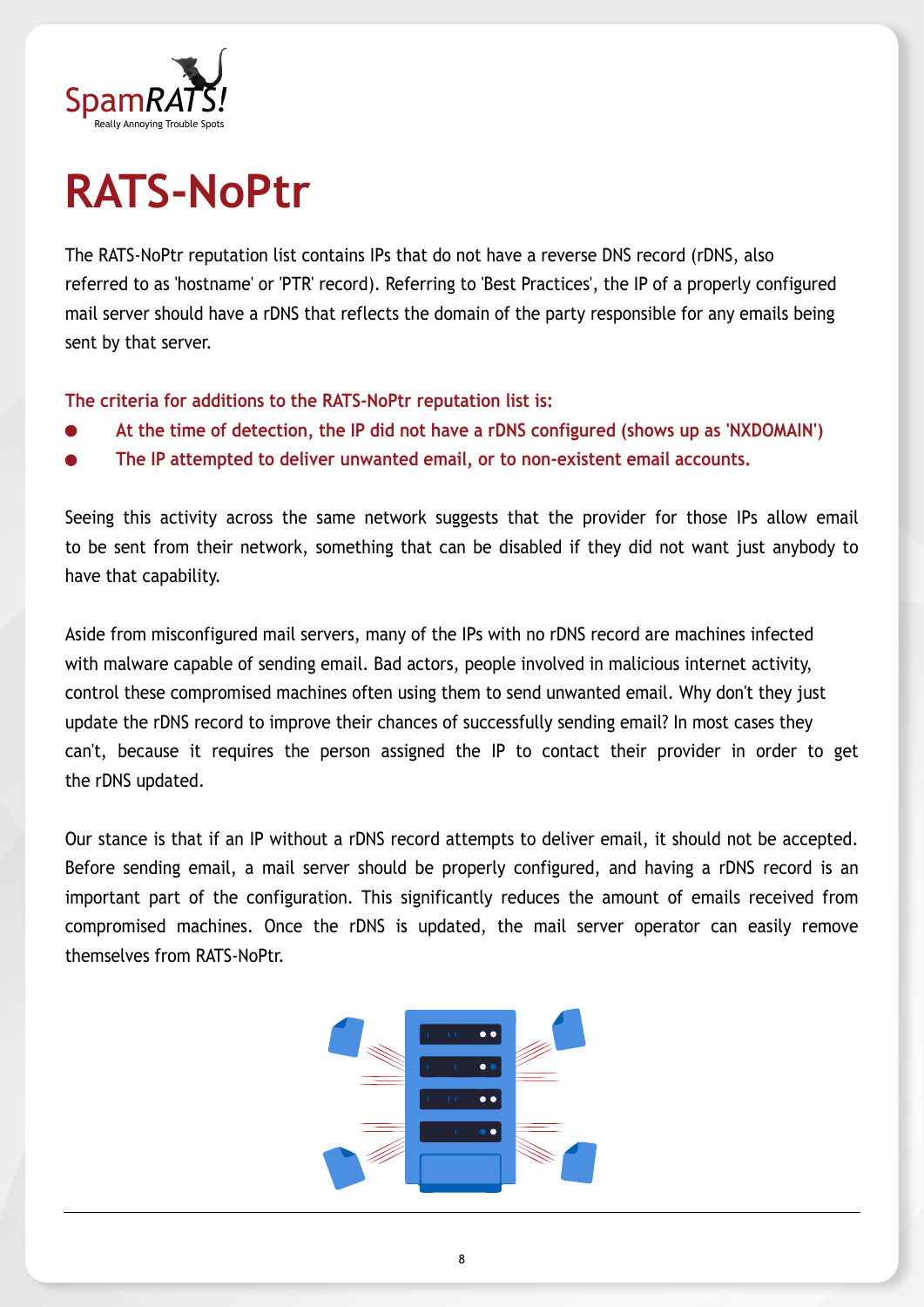<span id="page-8-0"></span>

## **RATS-Dyna**

The RATS-Dyna reputation list contains IPs that have a rDNS matching the pattern seen in dynamic networks. Dynamic networks are networks that assign IPs to machines in a dynamic fashion. For example, a computer on a dynamic network could have one IP address today, and a different one tomorrow. Referring back to 'Best Practices', the IP of a properly configured mail server should have a rDNS that reflects the domain of the party responsible for any emails being sent by that server. IPs that have a rDNS matching a dynamic pattern usually contain the provider's domain rather than the responsible party's domain.

**The criteria for additions to the RATS-Dyna reputation list is:**

- **At the time of detection, the IP had a rDNS that matches a dynamic pattern (e.g. dynamic.11.11.11.11.myprovider.com)**
- **The IP attempted to deliver unwanted email, or to non-existent email accounts**



Similar to the RATS-NoPtr list, seeing this activity across the same network suggests that the provider allows dynamic IPs to send email, despite having the ability to disable this. A properly configured mail server should always be using a static IP. If a dynamic IP is used for a mail server, communication with that mail server becomes unreliable. For example, when replying to an email sent from a mail server with a dynamic IP, the mail server's IP could have already changed and the reply would fail to send to that server.

Mail operators know that dynamic IPs aren't suitable for mail servers, which means that the majority of email connections from these IPs are by compromised machines. It isn't enough to manually block these IPs either, because the same compromised machine could connect again from a different IP.

Our stance is that emails from dynamic IPs should be filtered to the junk folder. Networks having rDNS records configured would suggest that the provider is diligent and active in clearly defining the usage of their networks. In contrast to RATS-NoPtr, there's a slim chance that a legitimate mail server tried to send email before updates to their rDNS have fully propagated, so filtering to the spam folder is a good compromise. Once the rDNS is updated, the mail server operator can easily remove themselves from RATS-Dyna.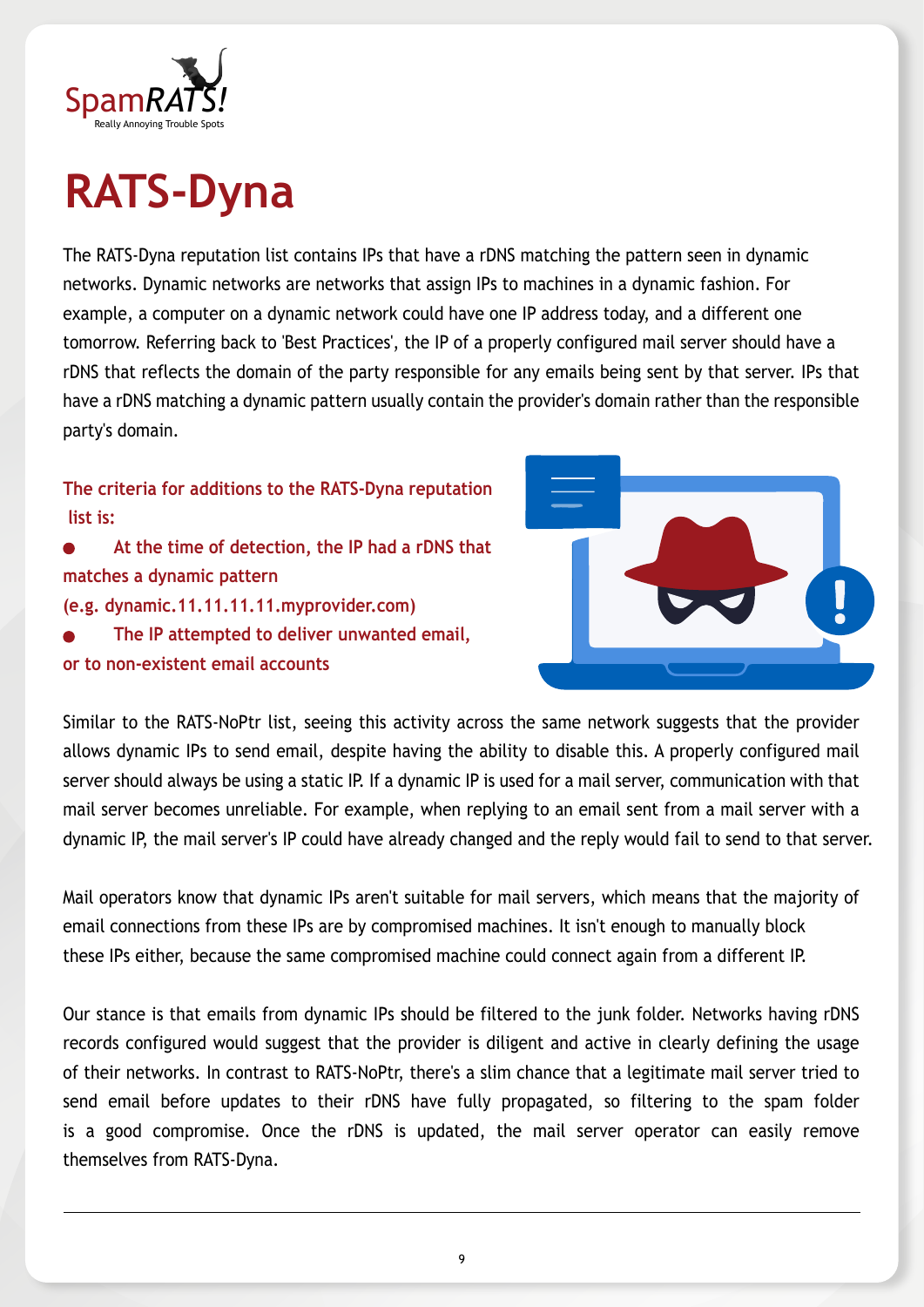

### **RATS-Spam**

The RATS-Spam reputation list contains IPs detected as sending high volumes of unwanted email or sending to many email addresses which do not exist within a short period of time. These IPs have custom rDNS records, suggesting that they are purposed for sending email and do not belong in the previously discussed reputation lists. A lot of this activity comes from networks that have a history of allowing this activity and not appearing to take any steps towards proactively mitigating it. We've also taken extensive precautions to avoid adding IPs from services that are considered "too big to block" such as Freemail services, or entities that provide important communications.

**The criteria for additions to the RATS-Spam reputation list is:**

- **At the time of detection, the IP's rDNS does not qualify for RATS-NoPtr or RATS-Dyna**
- **The IP attempted to deliver high volumes of unwanted email or non-existent email accounts across multiple unique ISPs (Internet Service Providers) within a short period of time**



 **The IP may belong in a network with a history of sending unwanted email**

 **The IP is detected as sending malicious email such as phishing and malware.**

There are many valid reasons a legitimate server could be listed. They could have an issue with compromised accounts, or the email server itself could be compromised and in the control of bad actors. It is common for any mail server to leak a little bit of unwanted email, but high volumes over a period of time targeting multiple unique ISPs is unacceptable. The operator of a mail server that has been listed on RATS-Spam should perform an audit of their mail server, because there is a good reason that it was added in the first place.

Many Internet and Hosting providers either allow unwanted email to be sent from their networks, or are unable to mitigate the abuse coming from their network. SpamRATS' technology automatically adds IPs exhibiting abusive patterns the moment it is detected on our data collection grid of specialized mail servers.

Our stance is that being listed on RATS-Spam isn't about being punished for sending unwanted email; it is about being made aware that there is an issue that needs to be addressed with your mail server. That is why we've made it extremely simple for the public to remove their IPs from RATS-Spam. Responsible mail operators should fix the issue before removing their IP. Irresponsible or negligent mail operators that continue to allow their mail systems to be abused will get relisted.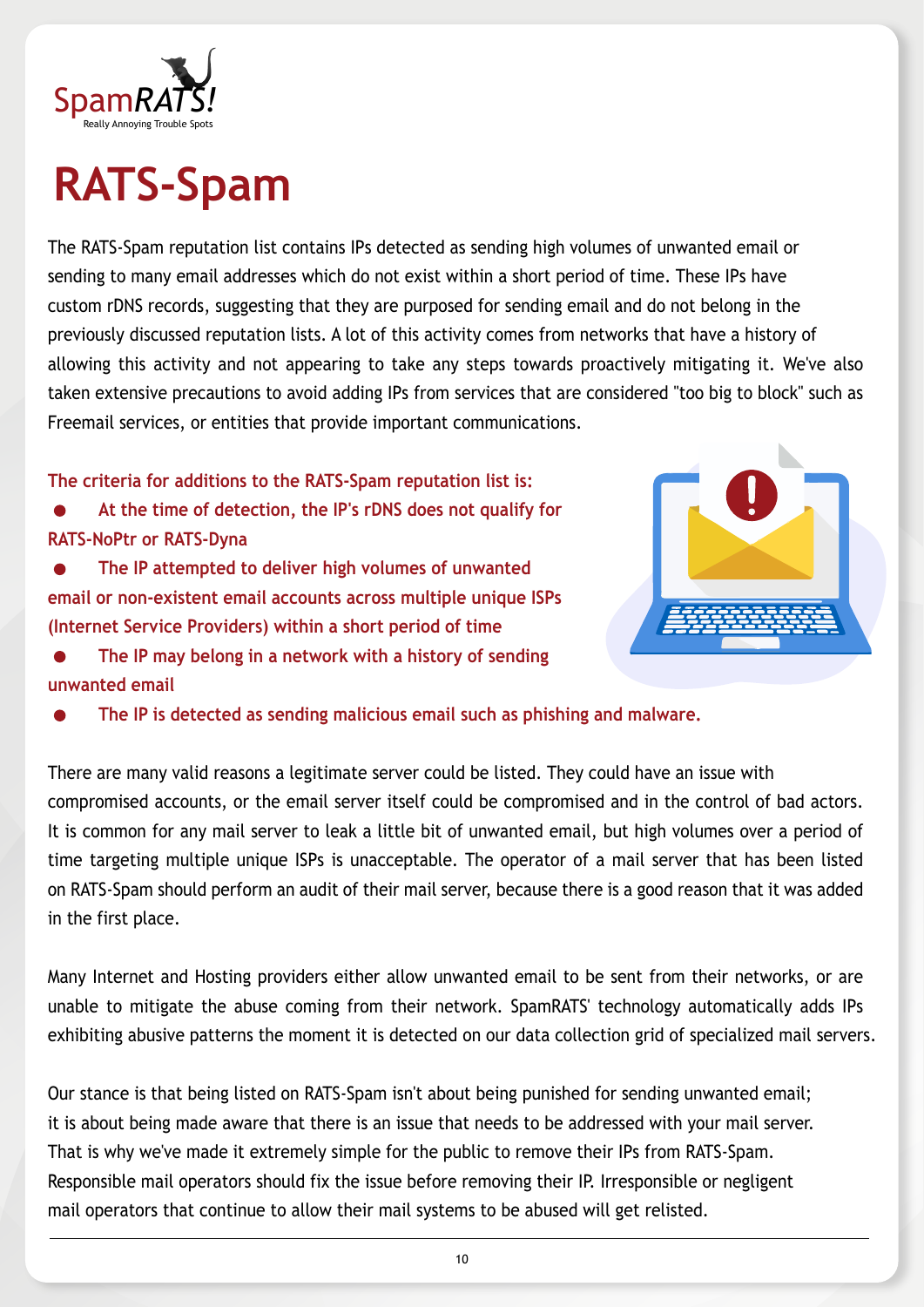<span id="page-10-0"></span>

# **RATS-Auth**

The RATS-Auth reputation list is distinct from the previous SpamRATS reputation lists, as it contains IPs that have been detected performing authentication attacks. It should be used to detect suspicious login attempts, rather than unwanted email. This list is comprised of static IPs from networks that either allow, or are unable to mitigate, the abuse of their networks to perform password guessing attacks.

**The criteria for additions to the RATS-Auth reputation list is:**

- **The IP has been detected as performing authentication attacks**
- **The IP is from a network that is known to be a source of authentication attacks**
- **The IP is static**

Proper precautions are made to avoid adding dynamic IPs or Carrier Grade NAT (CGNAT) networks. Adding dynamic IPs could affect legitimate end users from logging in, as they would be punished for the activity that the previous owner of the IP was responsible for. Likewise for CGNAT networks there could be many end users behind the same IP.

Mail operators may find it difficult to effectively mitigate the authentication attacks brute forcing their mail servers. Not only is there a lot of unrelated noise in the mail logs to sift through, but many considerations need to be made before the right IP can be identified as safe to block. RATS-Auth can be used to ease this burden, as our criteria for additions makes it extremely safe to use.

Our stance with RATS-Auth is that it is the responsibility of the network providers to identify and mitigate the abuse coming from their networks. It doesn't seem to be a resource issue, as we see authentication attacks coming from the networks of some of the biggest companies in the world. These attacks come in high volume, from new IPs daily, with very consistent patterns. It feels unreasonable to put the burden of mitigating this threat on mail operators, considering where the threat is coming from.